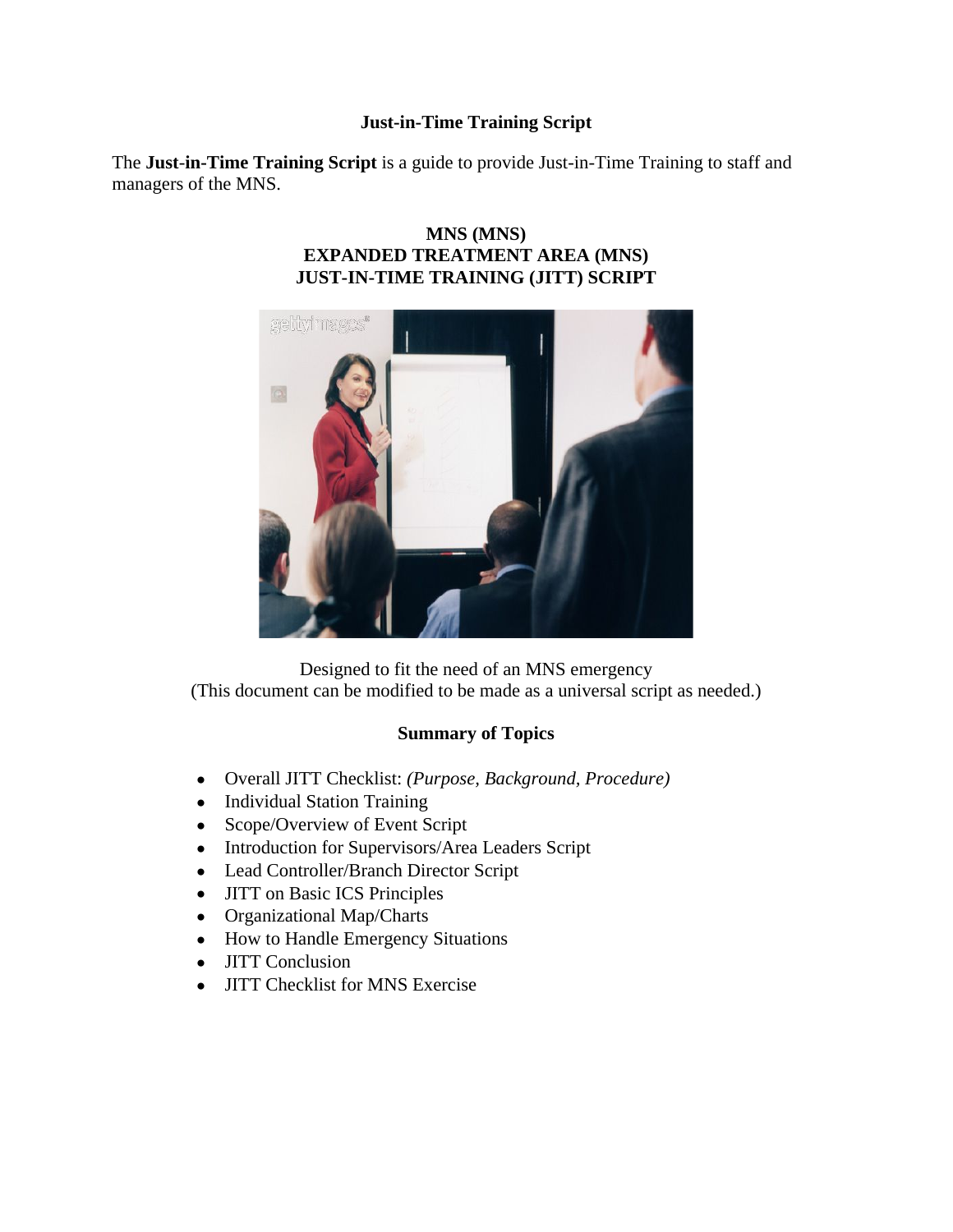## **Just-In-Time Training Checklist for MNS**

#### **Purpose**

The Just-In-Time Training (JITT) Checklist is a guide to provide Just-in-Time Training to staff and managers of the MNS.

#### **Background**

This checklist assumes that area leaders and managers will take the lead in training their staff. The core content includes information needed for each staff member to effectively accomplish the objective of their job. Core content includes:

- 1. Incident Command and basic principles
- 2. MNS Functions and Operations
- 3. MNS Media Policy
- 4. General MNS Housekeeping items
- 5. Job Action Sheets
- 6. Forms applicable to job

 $\rightarrow$  Trainers should be aware that situational and agent specific emergencies would indicate *additional information to be included or excluded in Just-In-Time Training. Trainers need to adapt training to meet the needs of each situation*

#### **Procedure**

1. Just-In-Time Training may take place at a staging location or at each MNS facility. Site selection is at the discretion of the EOC (Emergency Operations Center) established for the emergency/incident.

a. JITT that takes place at each individual MNS facility will utilize the ICS (Incident Command Structure) to facilitate training.

b. JITT that takes place at a staging location or at each Clinic may utilize health educators /designees to implement training.

- 2. Each lesson plan includes the following information
	- a. Title of Training, e.g. Facility MNS Training
	- b. Trainer; who would be most appropriate to facilitate the training;
	- c. Train-the-Trainer (if the training includes a Train-the-Trainer lesson plan.)
	- d. Participants include the Job Action Sheet positions that are appropriate for the facility.
	- e. Purpose;
	- f. Objectives
	- g. Situation
	- h. Material/Equipment/Supplies Needed lists additional materials/handouts that are needed to facilitate lesson plan; and
	- i. Time as a guideline for time allotted to facilitate the training.

During the JITT, Care Site Staff will be made aware of the appropriate use of Equipment and Materials. Topics that would be addressed include: bending at the knees while lifting equipment/supplies, providing care to patients, trip hazards and traffic hazards, combined with other equipment and safety techniques. Every station may require different materials/equipment.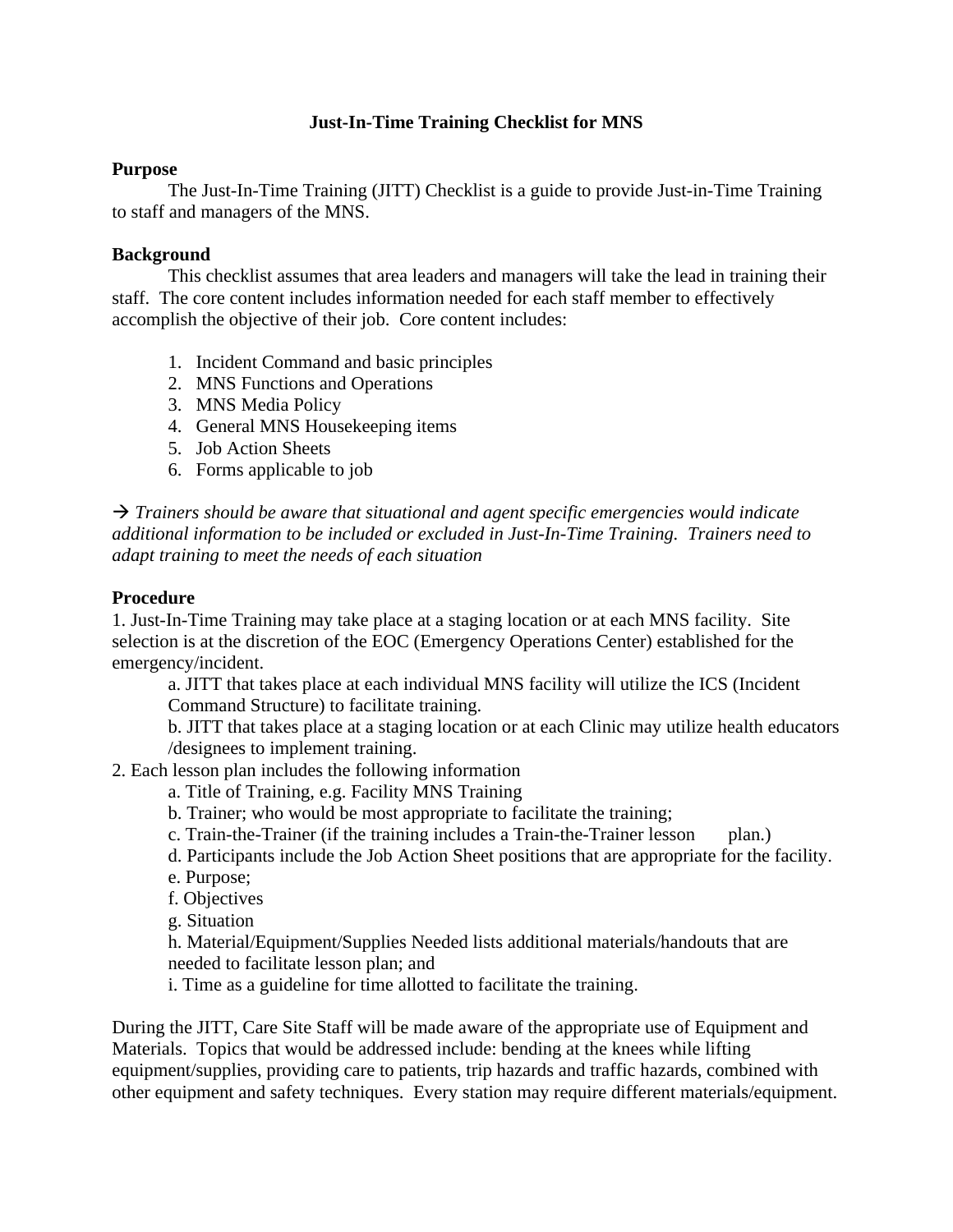*Important Note Regarding Medication/Patient Treatment (Scope of Care)* **Only Registered** Nurses, Licensed Practical Nurses and the Medical Doctor may perform procedure and or administer medication to patients. All other staff/volunteers at the care site will be under the supervision of Registered Nurses, Licensed Practical Nurses and Medical Doctors. Caregivers will provide care within the scope of care that they would normally provide in their position as a licensed medical professional.

# $\rightarrow$  At the beginning of the shift, all individuals will sign-in at the site sign-in/check out *station.*

At the change of the shift, individuals will remain at the station until replacement arrives and can be de-briefed. Those leaving their shift must complete any appropriate paperwork and check out with their Manager/Leader and site sign-in/Check –out-station. All management staff must remain on shift until all reporting staff has checked out with them.

**MNS Media Policy-** Staff are not to speak with the media (i.e. radio, television, newspaper, etc.) regarding activities of the MNS. All requests from the media should be referred immediately to supervisors who will refer the media directly to the individual that is in charge in response of media requests.

Radios will be distributed to the following staff at the care site facility: *(Enter ICS Positions to revive radios at the care site facility from the list below.***)** Training will be administered for the use of the radios during JITT.

*ICS Positions:*

**MNS Operations Clinical Manager MNS Operations Assistant Clinical Manager Triage Group - Supervisor and RN Triage Unit Leader RN Crisis Counseling/Debriefing Unite Leader CC Dormitory Leader RN Administration Staff Support Unit Leader (Staff Support Coordinator) Security S/R Reception Security S/R Roaming**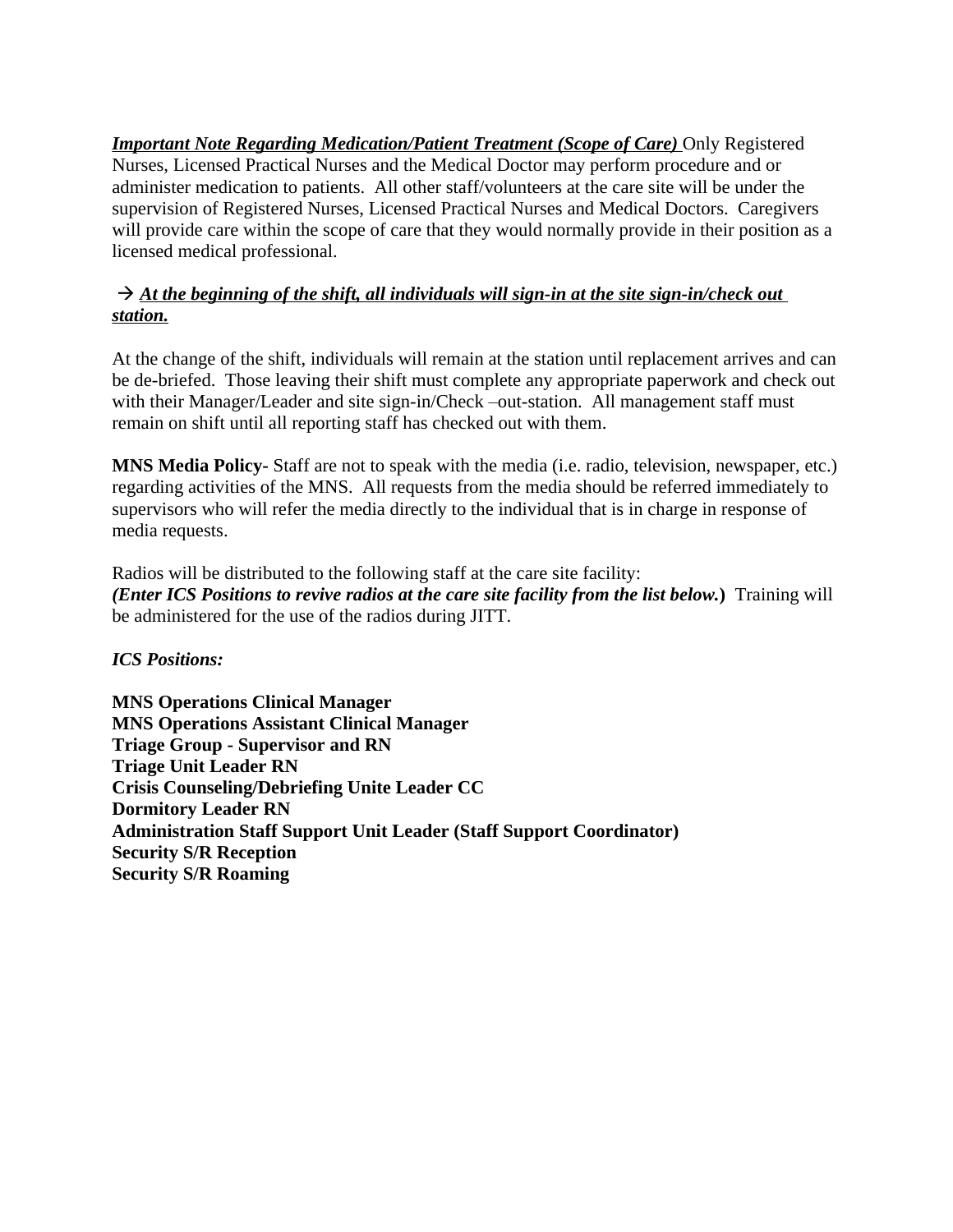# **MNS Individual Station Training**

- 1. Station training will take place at individual station with the station supervisor. Your supervisor will review your roles and/or the Job Action Sheet so that you understand your job responsibilities. In addition, remember that *confidentiality of records* and personal information needs to be maintained throughout the facility.
- 2. Make sure you know who is in charge of your station. This is the same person you: *A*. Report to AND *B*. Go to with questions.
- 3. Once at your station, do not forget to:
	- A. Take your breaks
	- B. Access the on-site behavioral health specialist if you are feeling burned-out or overwhelmed (having problems coping)
	- C. Use plain language if the appropriate emergency situation comes up
	- D. Use your facility map/flow plan as a reference
- 4. Even in an emergency, remember that paperwork has to be completed! All forms you are responsible for completing should be listed on your Job Action Sheet. Make sure you know:
	- A. To whom your completed forms should be given
	- B. What documentation needs to be turned over to the next shift
- 5. Lastly, make sure you know the location of necessary resources such as:
	- $\rightarrow$  Supplies Needed
	- $\rightarrow$  Required Forms
	- $\rightarrow$  Medications
	- $\rightarrow$  Translators
	- $\rightarrow$  Reference Books
	- $\rightarrow$  Behavioral Health Staff
	- $\rightarrow$  Security
	- $\rightarrow$  Ambulance Crew
	- $\rightarrow$  Runners

**Scope/Overview of Event Script**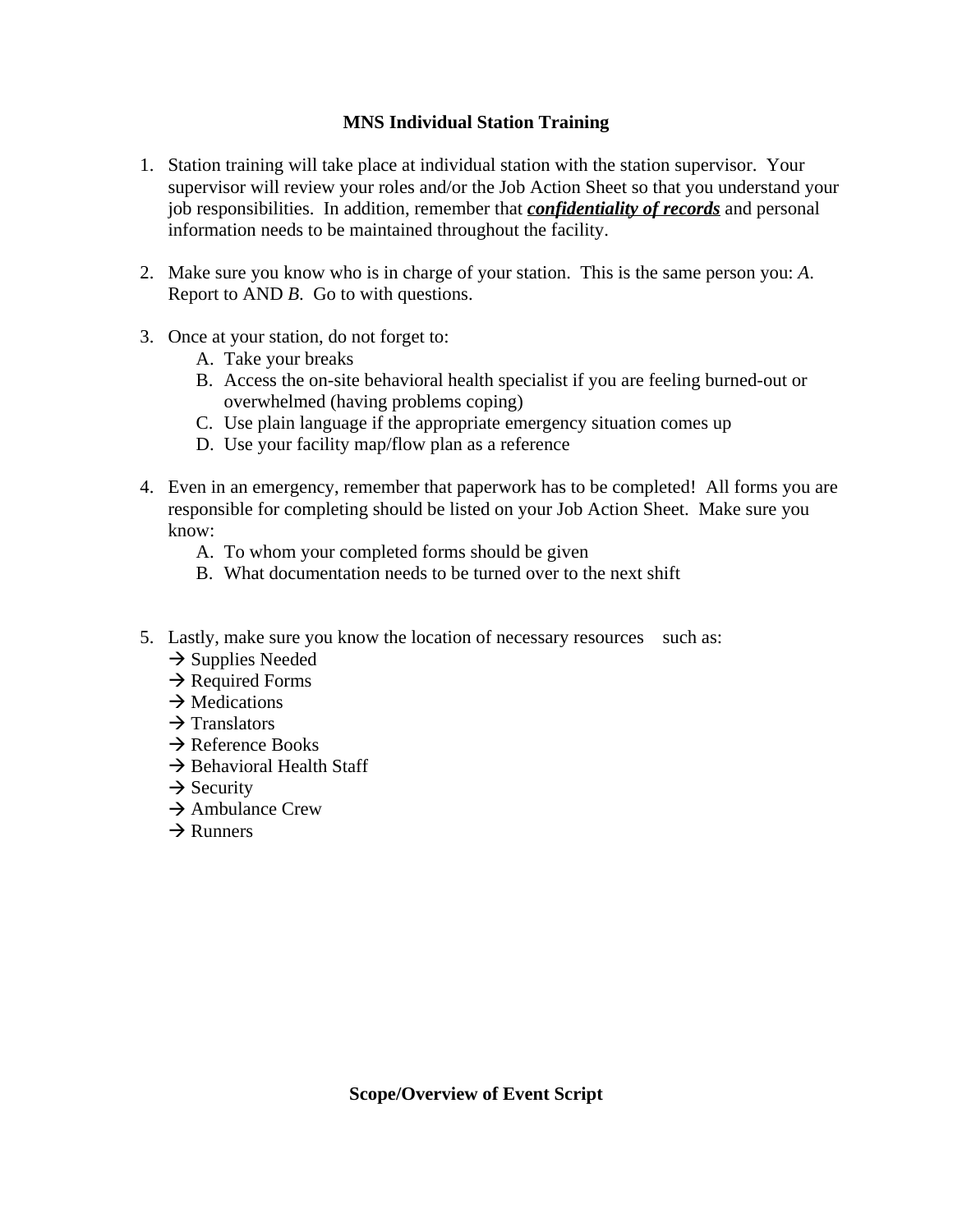1. You are here because you have been assigned to staff an MNS due to an emergency event occurring in \_\_\_\_\_\_\_\_\_\_\_\_\_\_\_\_\_\_ (Insert your city or community).

 $\rightarrow$ This emergency event was triggered by \_\_\_\_\_\_\_\_\_\_\_\_\_\_\_. Here is what we know so far: (provide information about what you know thus far about why you are all here).

 $\rightarrow$  The medications that designated staff will be dispensing at the MNS are: \_\_\_\_\_\_\_\_\_\_\_\_\_\_\_\_\_\_\_\_\_\_ (List antibiotics).

 $\rightarrow$  The approximate number of people expected to come through the MNS is  $\frac{1}{2}$  Our goal is <u>people per \_\_\_\_\_\_\_</u> (hour/shift).

 $\rightarrow$  The number of hours you are assigned to work (that is, the length of your shift) will  $be$   $\qquad \qquad$ 

 $\rightarrow$  We are <u>\_\_\_\_\_\_</u> hours into the MNS activities and you are working the \_\_\_\_\_\_\_\_\_\_shift.

2. Do you have any questions about what we have talked about thus far?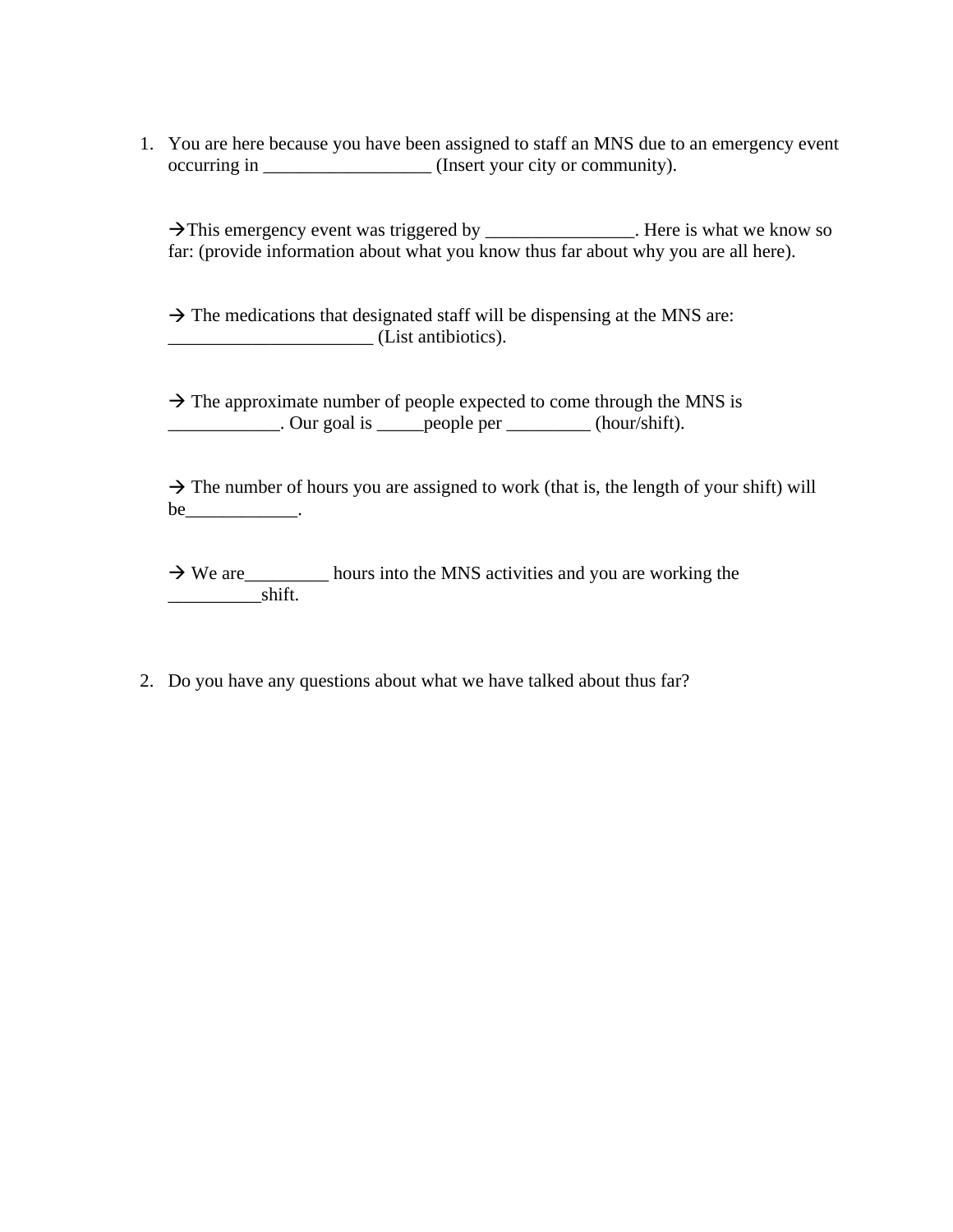#### **Introduction for Supervisors/Are Leaders Script**

1. Hello and welcome to Just-In-Time Training.

My name is \_\_\_\_\_\_\_\_\_\_\_\_\_\_\_ **(Insert your name)** and I am the

\_\_\_\_\_\_\_\_\_\_\_\_\_\_\_\_\_\_\_\_\_\_\_\_\_\_\_\_\_\_\_\_\_\_ **(Insert position/title and Event/Why you are here).** 

We are providing this training to give you the background you will need to assist within this MNS/expanded treatment area.

2. You should have the following materials: (list materials you are providing to each volunteer, such as job action sheet, MNS Org. Chart, MNS site map, fact sheets, forms, etc.)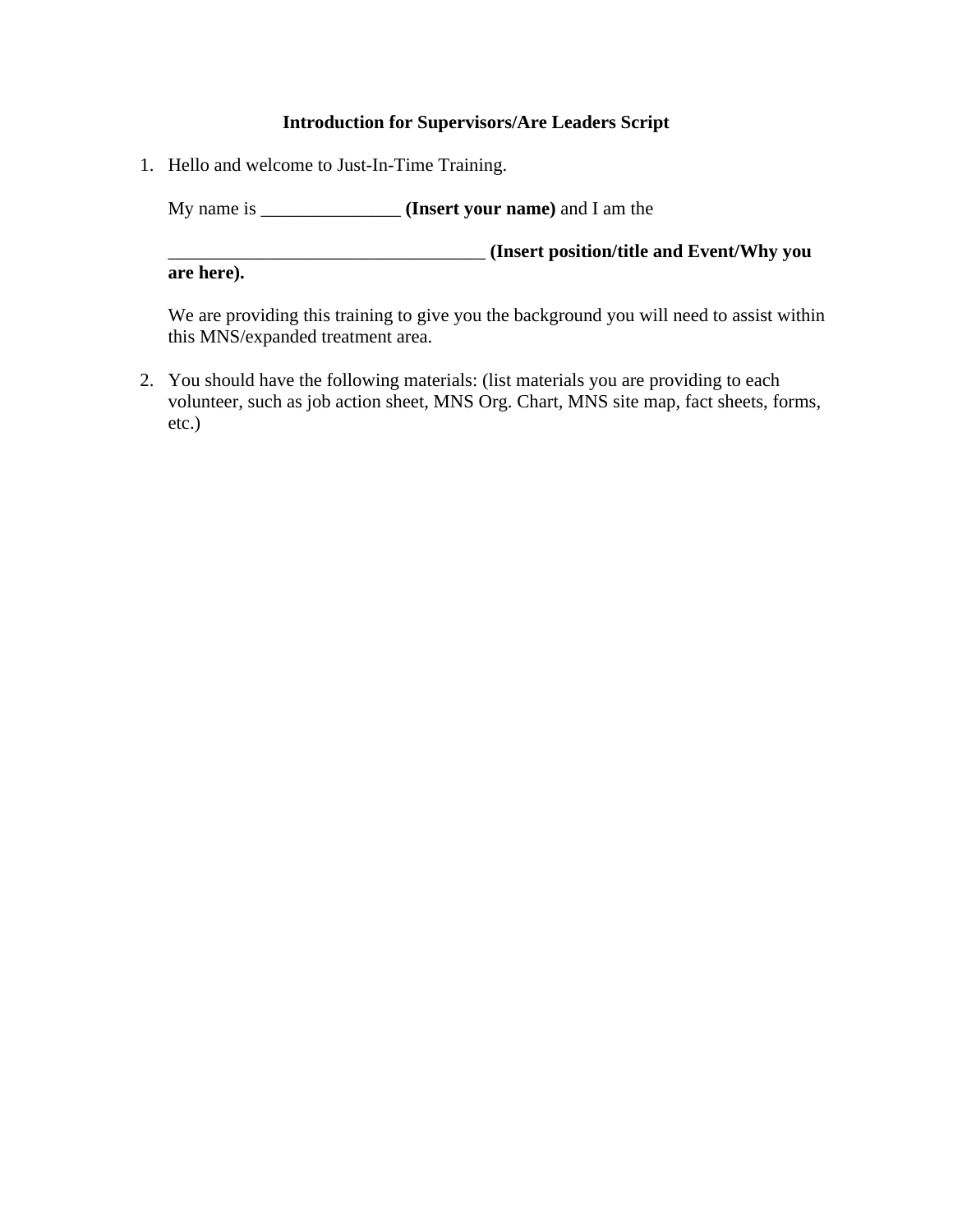## **MNS Just-In-Time Training**

# **A. What is happening today?**

 $\rightarrow$  (Insert your agency here) has provided staff to assist residents, health professionals, other staff members from hospitals and patients to reside in a safe place during an emergency or a disaster.

 $\rightarrow$  Make sure patients know that they are in the hands of a well-trained group of professionals assisting care to them. Let them know, that the staff is here to help assist them, in any way that they can!

 $\rightarrow$  During an emergency situation or disaster, individuals tend to panic, and things may become hectic and chaotic. Try to persuade staff and all patients at the facility, **to remain calm,** and that everyone will be helped in a timely fashion.

A. It is important to make sure all staff at the MNS facility completes their required paperwork and hand it to their supervisors.

 $\rightarrow$  Pass out job-action sheets to your staff, so everyone will know what to do

 $\rightarrow$  Have all staff be prepared for an unexpected emergency (i.e.: medical emergency, breach of security, burn-out, etc.), while at this facility, and make sure they know what to do.

B. **Just-In-Time Training**- Your Area leader will complete a Just-In-Time training to help you understand your role at the MNS facility. You report to one person and only one person at the facility-your area leader-and if you have any concerns you will discuss them only with your area leader.

C**. Radios**- If you are assigned a radio, please know your channel and learn how to use the radio. If you do not know how to use your radio, please ask for help.

D. **Water/Snacks**- Remember to stay well hydrated! Drink plenty of water and keep up your level of energy by eating a snack if needed.

E. **Media**- Staff is not to speak with the media (i.e. radio, television, newspaper, etc.) regarding activities of the MNS. All requests from the media should be referred immediately to supervisors who will refer the media directly to the individual that is in charge in response of media requests.

F. **Safety Concerns-** Report any unsafe conditions that may exist immediately to your area leader. Safety is very important, so make sure you are aware of your surroundings!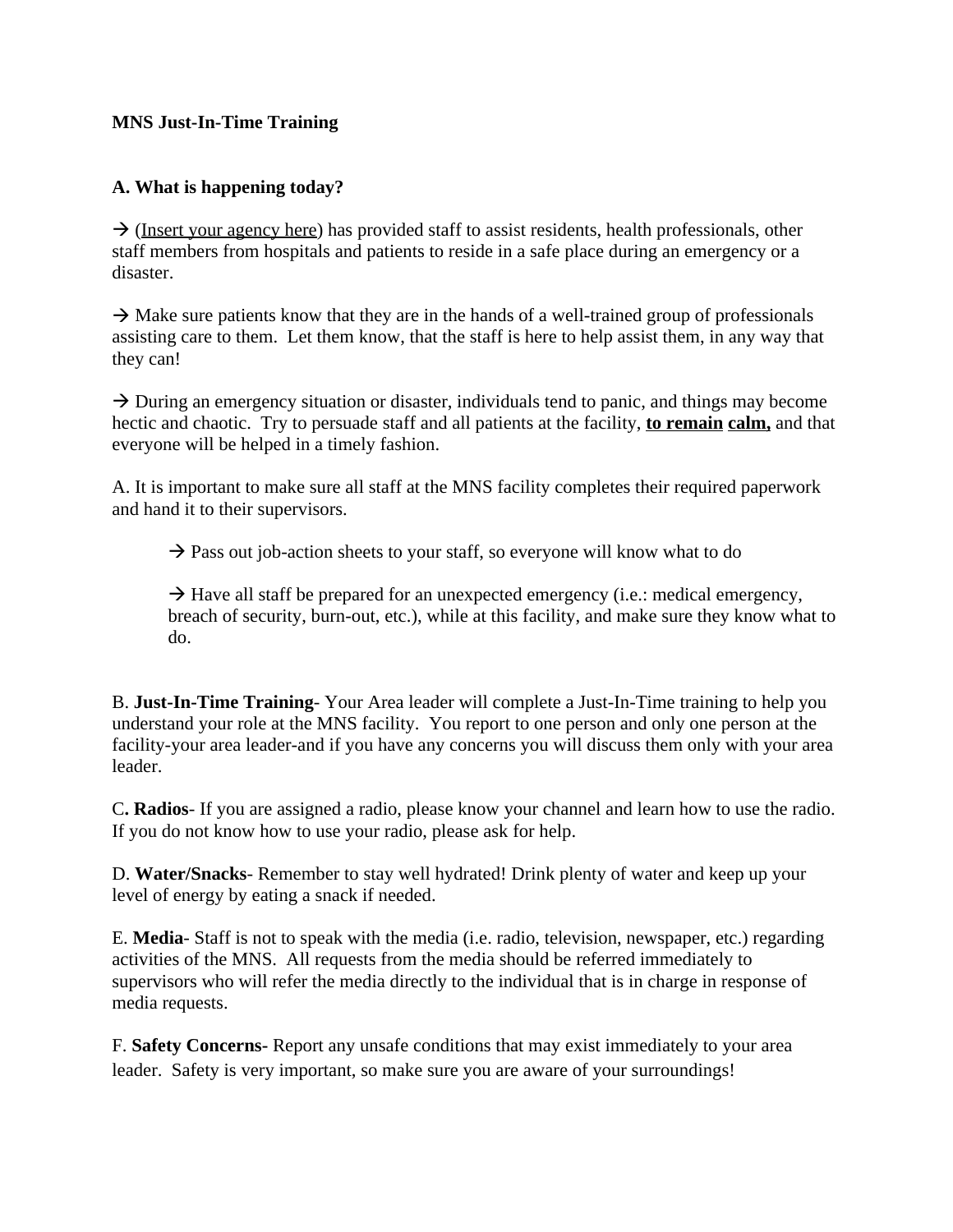G. **Real Emergencies**- If you see anything out of the ordinary or if there is a real emergency, please report it to your area leader.

H. **Fire Drill/Evacuation**- If we need to evacuate or re-locate within the building, we will go to the assigned meeting location. All patients should be accounted for during fire emergencies. The person responsible for the patient census is \_\_\_\_\_\_\_\_\_\_\_\_\_ (title).

I. **Sign In/Sign Out-** Remember to sign in and sign out, while at the facility. We are responsible for everyone working at the MNS facility!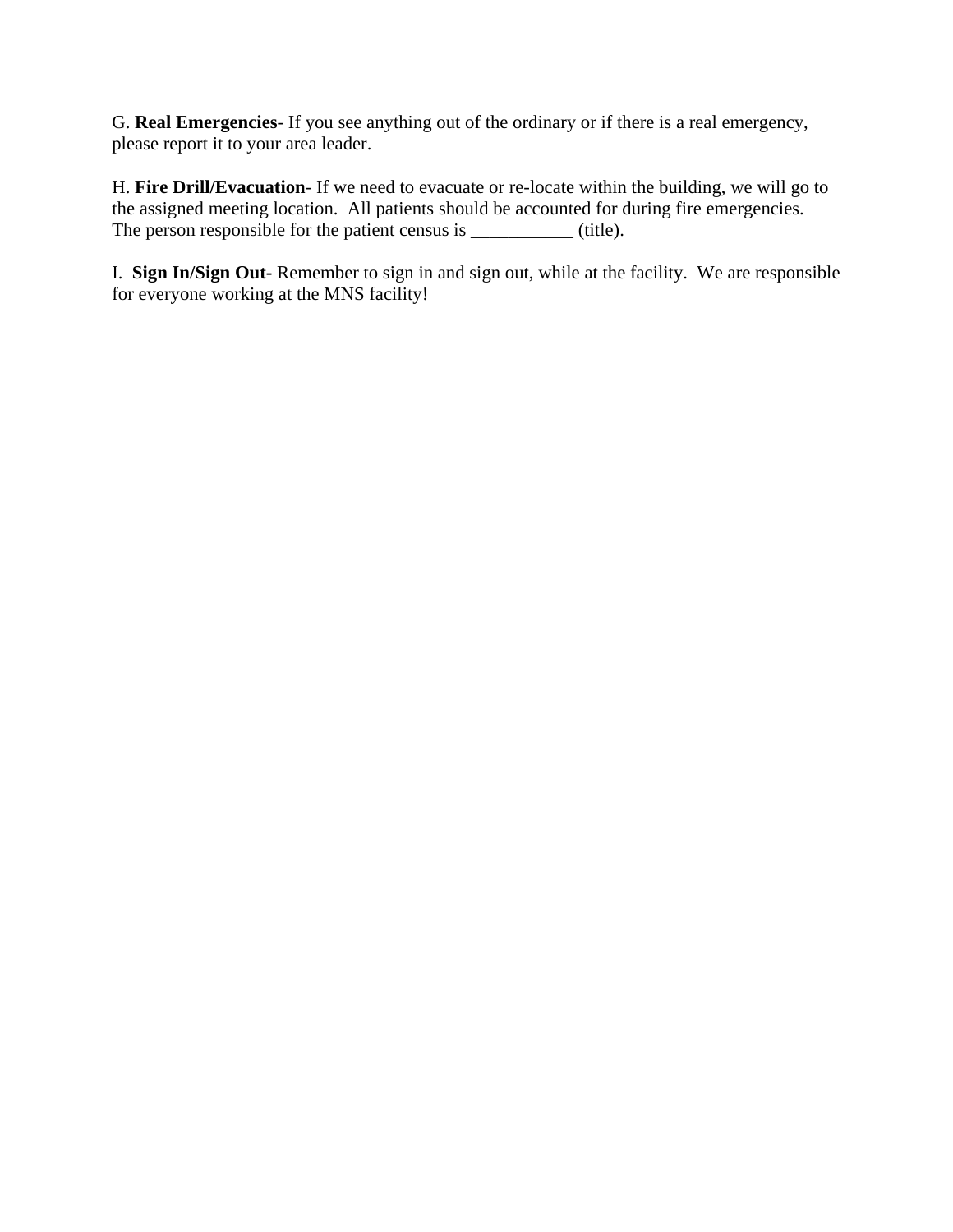## **Just-In-Time Training on Basic ICS Principles**

The Purpose of this tool is to provide the care site supervisors with an outline of basic Incident Command System (ICS) principles to review with their staff.

## **What is ICS?**

 $\rightarrow$  ICS stands for the Incident Command System and is an organizational structure used to manage incidents both large and small. We will be using this system to manage the MNS.

#### **ICS Positions use distinct titles**

Incident Commander $\rightarrow$  Responsible for managing the overall response.

## **MNS Staff includes:**

**MNS Clinical Manager Assistant Clinical Manager MNS Nurse Medical Assistant Physician/PA/NP HHA/CNA Case Manager Crisis Counselor Housekeeping Security-**

# **Accountability in ICS**

 $\rightarrow$  ICS utilizes an orderly chain of command. The position in charge of the MNS is called the **MNS Clinical Manager.**

 $\rightarrow$  Each individual has one and only one supervisor. This is known as Unity of Command. Your Supervisor is \_\_\_\_\_\_\_\_\_\_\_\_. (It is important to know who your supervisor is).

 $\rightarrow$  All personnel are expected to follow established procedures for checking in and checking out at the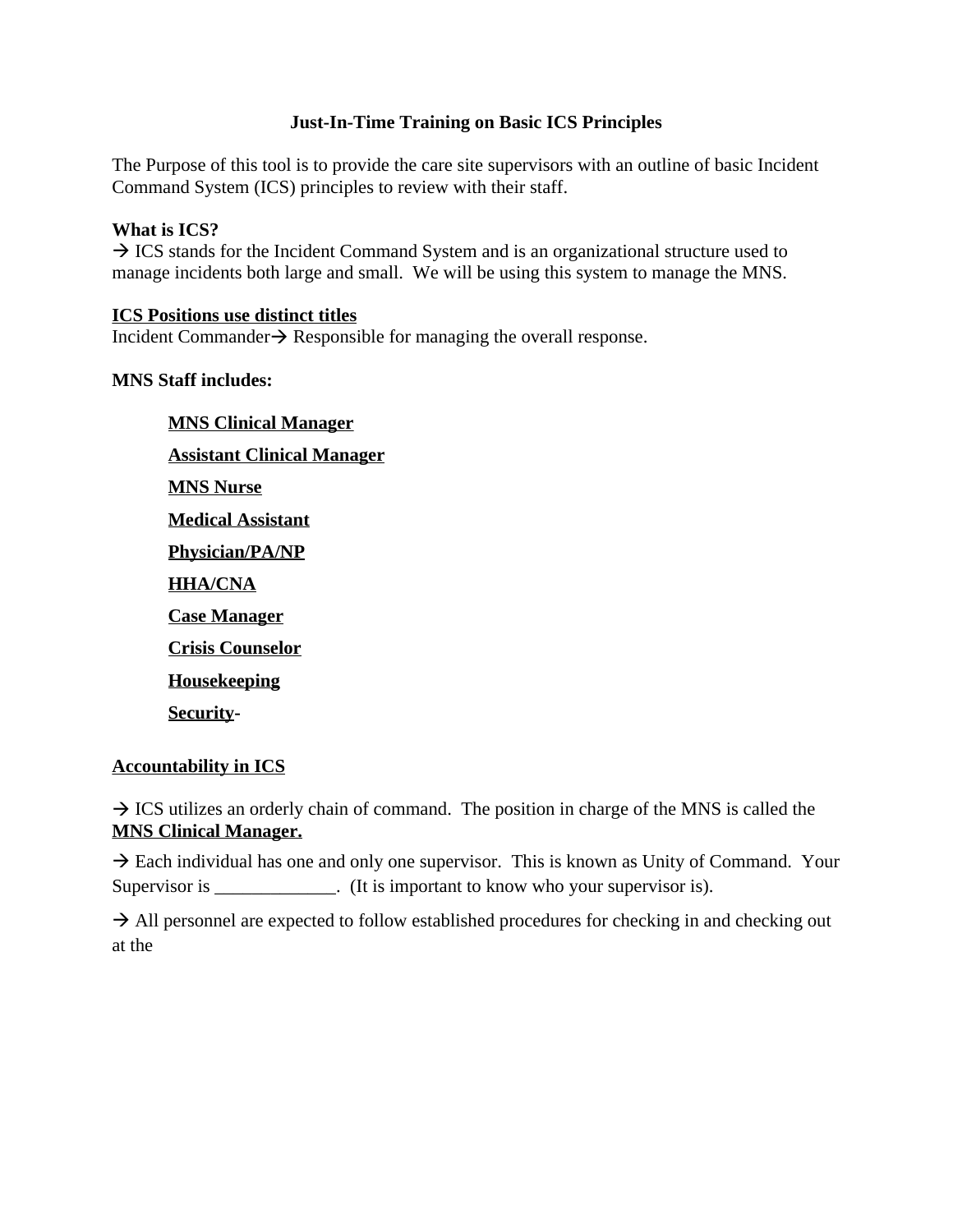# **INSERT YOUR ORGANIZATIONAL MAPS/CHARTS HERE**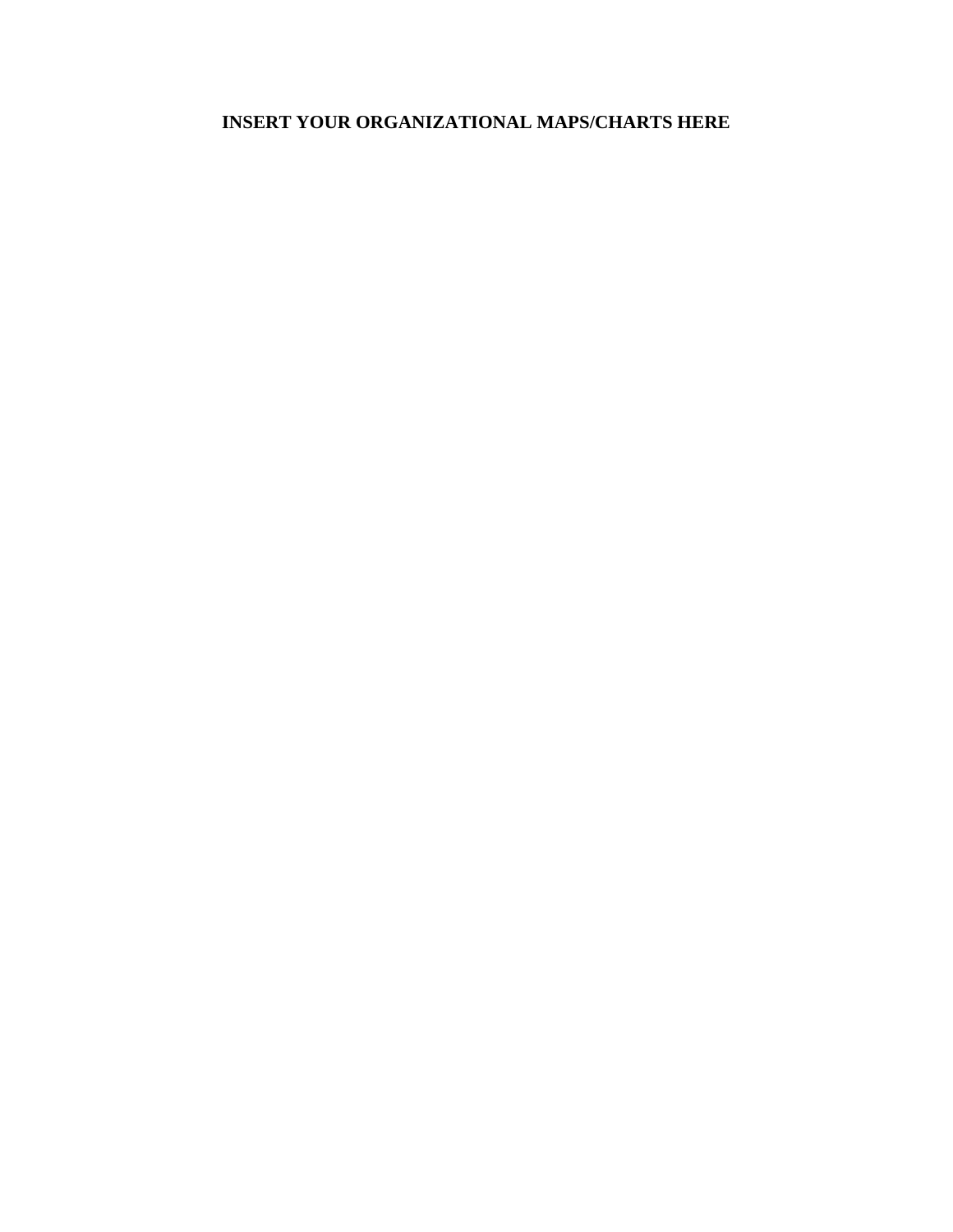#### **How to Handle Emergency Situations**

- 1. It is possible that another emergency could simultaneously occur during an MNS. Here are some examples:
	- a. Fire
	- b. Medical Emergencies
	- c. Distressed Individuals
	- d. Out of the Norm Situations (Breech of security, or aggressive behavior)

 $\rightarrow$ It is very important for you to know how to respond in case this happens!

 $\rightarrow$  Know the location of the following emergency personnel, if available:

-security -behavioral health -ambulance crew

-runners

 $\rightarrow$  Know the procedures for handling emergencies at this site.

-Use plain language to request help during an emergency.

-Give the location of the emergency

-If you hear a request for help, you need to know what you should do at your station until the emergency is cleared.

 $\rightarrow$  Remember to take action immediately if you are feeling distressed or have a medical emergency!

- a. Be sure to stay well hydrated
- b. Take breaks as needed
- c. Have a snack to maintain proper energy levels